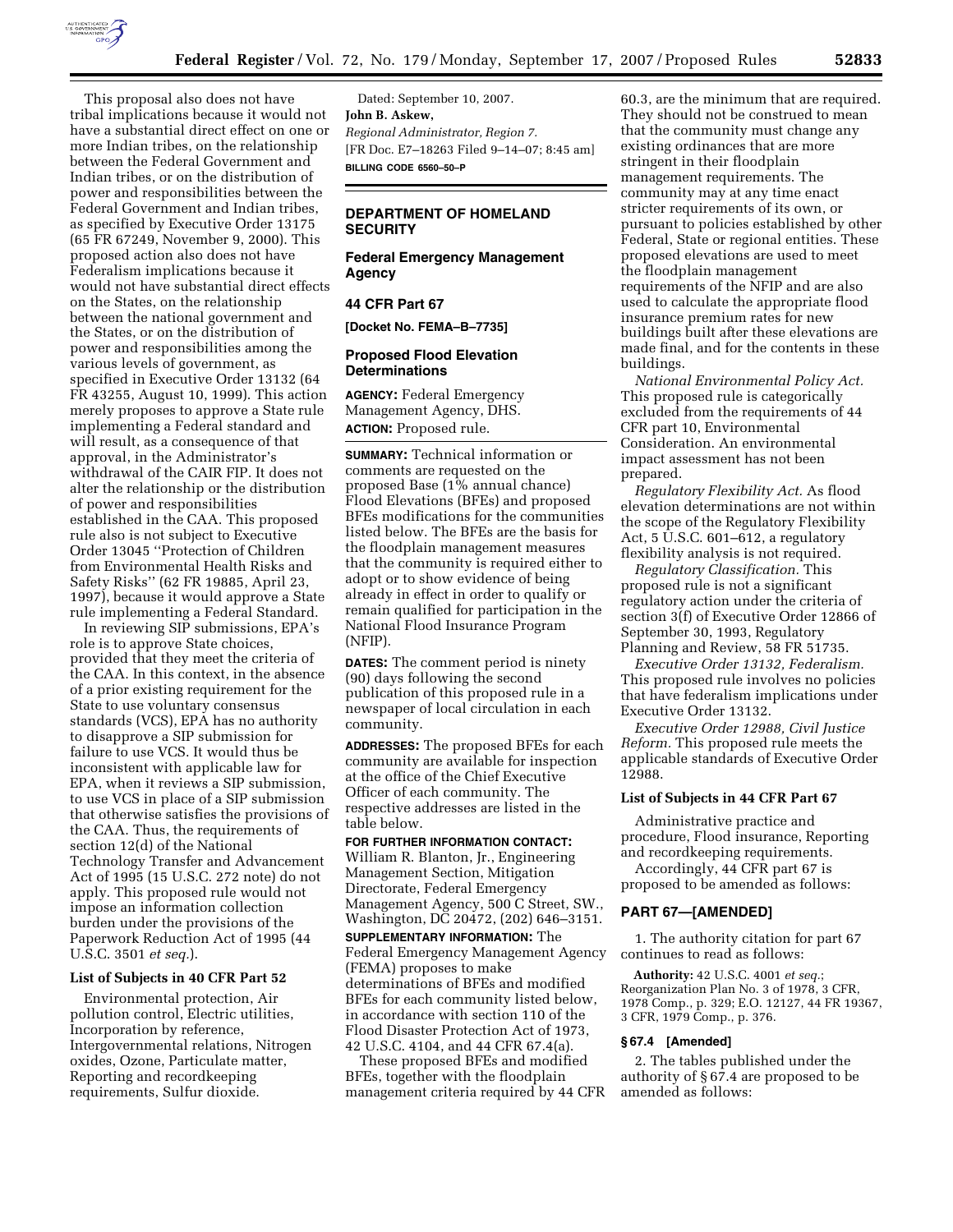| Flooding source(s)                                | *Elevation in feet<br>(NGVD)<br>+Elevation in feet<br>(NAVD)<br>Location of referenced elevation<br>#Depth in feet above<br>ground |                  | Communities affected |                                                                                                                                                                                                                                        |
|---------------------------------------------------|------------------------------------------------------------------------------------------------------------------------------------|------------------|----------------------|----------------------------------------------------------------------------------------------------------------------------------------------------------------------------------------------------------------------------------------|
|                                                   |                                                                                                                                    | Effective        | Modified             |                                                                                                                                                                                                                                        |
|                                                   |                                                                                                                                    |                  |                      |                                                                                                                                                                                                                                        |
|                                                   | Cook County, Illinois, and Incorporated Areas                                                                                      |                  |                      |                                                                                                                                                                                                                                        |
| Calumet Union Drainage<br>Ditch.                  |                                                                                                                                    | $+597$           | $+592$               | Village of South Holland,<br>City of Harvey, City of<br>Markham. Unincor-<br>porated Areas of Cook<br>County.                                                                                                                          |
|                                                   | 500 feet upstream of confluence with Calumet Union<br>Drainage Ditch Southwest Branch.                                             | $+609$           | $+608$               |                                                                                                                                                                                                                                        |
| Calumet Union Drainage<br>Ditch Southwest Branch. | At confluence with Calumet Union Drainage Ditch                                                                                    | $+609$           | $+608$               | City of Markham, Unincor-<br>porated Areas of Cook<br>County.                                                                                                                                                                          |
|                                                   | Approximately 1100 feet downstream of 167th Street                                                                                 | $+609$           | $+608$               |                                                                                                                                                                                                                                        |
| Deer Creek                                        |                                                                                                                                    | $+615$           | $+616$               | Village of Glenwood, Unin-<br>corporated Areas of<br>Cook County.                                                                                                                                                                      |
|                                                   | At confluence of Third Creek, downstream of Cottage<br>Grove Avenue.                                                               | $+620$           | $+621$               |                                                                                                                                                                                                                                        |
| Farmer's Creek                                    | At pump station flood wall, 150 feet downstream of<br>Busey Highway.                                                               | $+633$           | $+630$               | City of Des Plaines, Unin-<br>corporated Areas of<br>Cook County.                                                                                                                                                                      |
|                                                   | Approximately 1000 feet upstream of Emerson Street                                                                                 | $+634$           | $+633$               |                                                                                                                                                                                                                                        |
| Higgins Creek                                     |                                                                                                                                    | $+656$           | $+655$               | City of Des Plaines, Unin-<br>corporated Areas of<br>Cook County.                                                                                                                                                                      |
| Tributary A                                       |                                                                                                                                    | $+660$<br>$+657$ | $+659$<br>$+659$     | City of Des Plaines, Unin-<br>corporated Areas of<br>Cook County, Village of<br>Elk Grove Village.                                                                                                                                     |
| Tributary B                                       |                                                                                                                                    | $+666$           | $+665$               |                                                                                                                                                                                                                                        |
|                                                   | Confluence with Higgins Creek Tributary A                                                                                          | $+658$           | $+659$               | Unincorporated Areas of<br>Cook County, Village of<br>Elk Grove Village.                                                                                                                                                               |
| Little Calumet River                              | At confluence with Calumet Sag Channel                                                                                             | $+658$<br>$+588$ | $+660$<br>$+585$     | Village of South Holland,<br>City of Blue Island, City<br>of Calumet City, City of<br>Harvey, Unincorporated<br>Areas of Cook County,<br>Village of Dixmoor, Vil-<br>lage of Dolton, Village of<br>Lansing, Village of Riv-<br>erdale. |
| Midlothian Creek                                  |                                                                                                                                    | +594<br>$+590$   | $+596$<br>$+587$     | City of Blue Island.                                                                                                                                                                                                                   |
|                                                   | 200 feet upstream of Chatham Street                                                                                                | $+590$           | $+589$               |                                                                                                                                                                                                                                        |
| North Creek                                       |                                                                                                                                    | $+607$           | $+606$               | Unincorporated Areas of<br>Cook County.                                                                                                                                                                                                |
| Poplar Creek Tributary A                          | Just downstream of Calumet Expressway                                                                                              | $+608$<br>$+807$ | $+607$<br>$+809$     | Village of Hoffman Es-<br>tates.                                                                                                                                                                                                       |
| Prairie Creek                                     | Just downstream of Greenspoint Parkway                                                                                             | $+812$<br>$+630$ | $+813$<br>$+631$     | City of Des Plaines, City of<br>Park Ridge, Unincor-<br>porated Areas of Cook<br>County, Village of Niles.                                                                                                                             |
| Thorn Creek                                       | Just downstream of Greenwood Road                                                                                                  | None<br>$+597$   | $+643$<br>$+595$     | Village of South Holland,<br>City of Calumet City,<br>Unincorporated Areas of<br>Cook County, Village of<br>Glenwood, Village of<br>Thornton.                                                                                          |
|                                                   | Approximately 500 feet upstream of the confluence<br>with Deer Creek.                                                              | $+615$           | +616                 |                                                                                                                                                                                                                                        |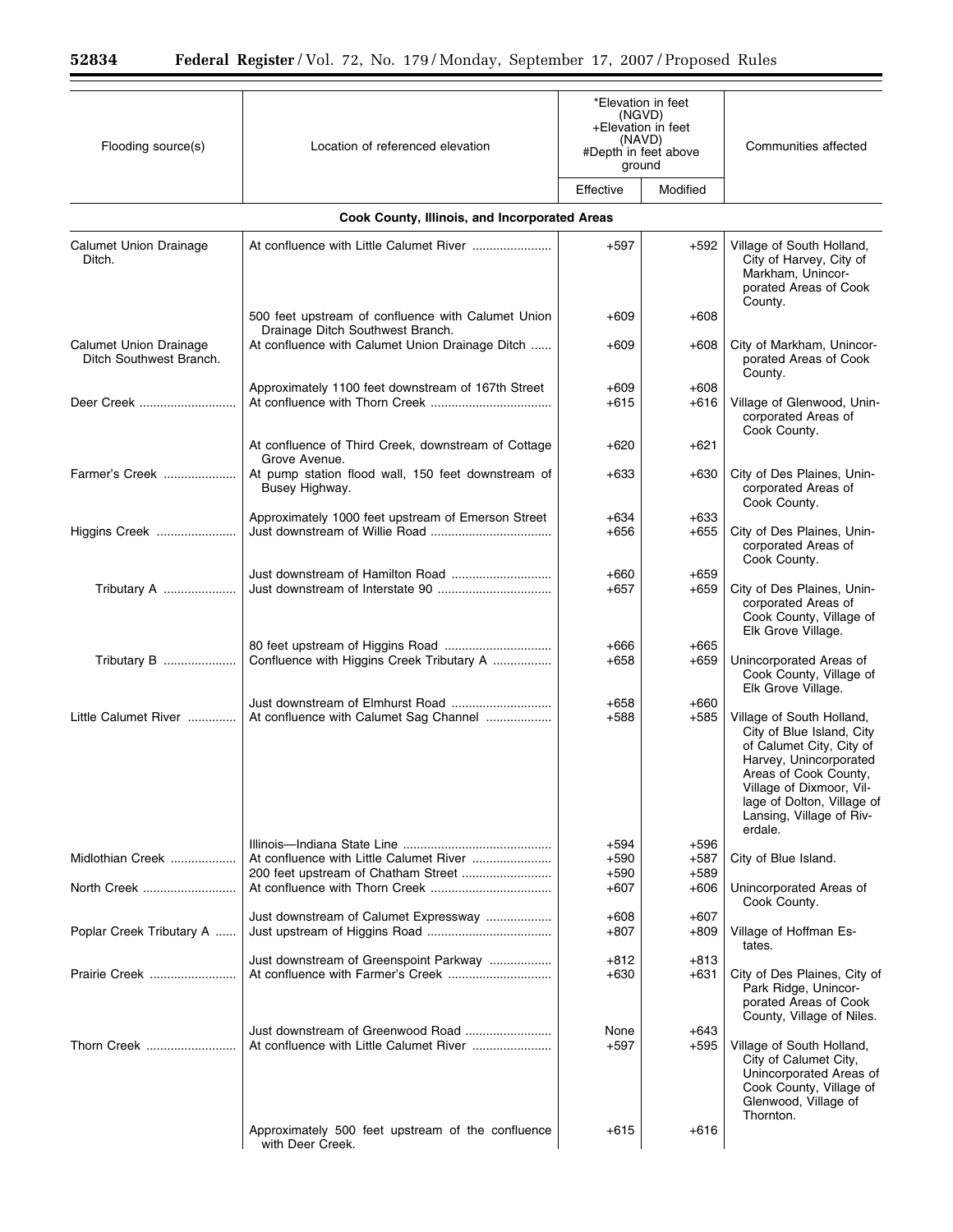| Flooding source(s) | Location of referenced elevation                                    | *Elevation in feet<br>(NGVD)<br>+Elevation in feet<br>(NAVD)<br>#Depth in feet above<br>ground |          | Communities affected                               |
|--------------------|---------------------------------------------------------------------|------------------------------------------------------------------------------------------------|----------|----------------------------------------------------|
|                    |                                                                     | Effective                                                                                      | Modified |                                                    |
| Weller Creek       | Approximately 570 feet downstream of Wisconsin<br>Central Railroad. | $+639$                                                                                         | $+637$   | Village of Mount Prospect,<br>City of Des Plaines. |
|                    | At downstream side of Central Road                                  | None                                                                                           | $+664$   |                                                    |

\* National Geodetic Vertical Datum.

+ North American Vertical Datum.

# Depth in feet above ground.

## **ADDRESSES**

## **City of Blue Island**

Maps are available for inspection at Building Department, 13049 Greenwood Avenue, Blue Island, IL 60406.

Send comments to The Honorable Donald E. Peloquin, Mayor, City of Blue Island, 13051 Greenwood Ave., Blue Island, IL 60406. **City of Calumet City** 

Maps are available for inspection at Inspectional Services Department, 687 Wentworth Road, Calumet City, IL 60409. Send comments to The Honorable Michelle Markiewicz Qualkinbush, Mayor, City of Calumet City, 204 Pulaski Rd, PO Box 1519, Calumet City, IL 60409.

## **City of Des Plaines**

Maps are available for inspection at City of Des Plaines Civic Center, 1420 Miner St., Des Plaines, IL 60016.

Send comments to The Honorable Anthony Arredia, Mayor, City of Des Plaines, 1420 Miner St., Des Plaines, IL 60016.

## **City of Harvey**

Maps are available for inspection at Harvey City Hall, Planning and Development Center, 15320 Broadway Avenue, Harvey, IL 60426.

Send comments to The Honorable Eric J. Kellogg, Mayor, City of Harvey, 15320 Broadway Ave., Harvey, IL 60426.

# **City of Markham**

Maps are available for inspection at Markham City Hall, 16313 South Kedzie Parkway, Markham, IL 60426.

Send comments to The Honorable David Webb, Mayor, City of Markham, 16313 Kedzie Pky., Markham, IL 60426.

## **City of Park Ridge**

Maps are available for inspection at Public Works Department, 505 Butler Place, Park Ridge, IL 60068.

Send comments to The Honorable Howard Frimark, Mayor, City of Park Ridge, 505 Butler Place, Park Ridge, IL 60068.

# **Unincorporated Areas of Cook County**

Maps are available for inspection at Cook County Building and Zoning Department, 69 West Washington, Suite 2830, Chicago, IL 60602. Send comments to The Honorable Todd Stroger, County Board President, 69 West Washington, Suite 2830, Chicago, IL 60602.

## **Village of Dixmoor**

Maps are available for inspection at 170 West 145th Street, Dixmoor, IL 60419.

Send comments to The Honorable Keevan Grimmett, Village President, Village of Dixmoor, 170 W. 145th St., Dixmoor, IL 60426.

#### **Village of Elk Grove Village**

Maps are available for inspection at Engineering and Community Development Department, 901 Wellington Ave., Elk Grove Village, IL 60007. Send comments to The Honorable Craig B. Johnson, Mayor, Elk Grove Village, 901 Wellington Ave., Elk Grove Village, IL 60007.

## **Village of Glenwood**

Maps are available for inspection at Glenwood Building Department, 13 South Rebecca Street, Glenwood, IL 60425.

Send comments to The Honorable Jeanne Maggio, Village President, Village of Glenwood, 1 Asselborn Way, Glenwood, IL 60425. **Village of Hoffman Estates** 

Maps are available for inspection at Hoffman Estates Development Services Department, 1900 Hassell Rd., Hoffman Estates, IL 60169. Send comments to The Honorable William D. McLeod, Village President, Village of Hoffman Estates, 1900 Hassell Rd., Hoffman Estates, IL 60169.

## **Village of Lansing**

Maps are available for inspection at Lansing Building Department, 18200 Chicago Avenue, Lansing, IL 60438.

Send comments to The Honorable Daniel R. Podgorski, Village President, Village of Lansing, 18200 Chicago Ave., Lansing, IL 60438.

# **Village of Mount Prospect**

Maps are available for inspection at Public Works Department, Engineering Division, 1700 West Central Road, Mount Prospect, IL 60056. Send comments to The Honorable Irvana Wilks, Village President, Village of Mount Prospect, 50 S. Emerson St., Mount Prospect, IL 60056.

## **Village of Niles**

Maps are available for inspection at Niles Public Works Department, 6849 West Touhy Avenue, Niles, IL 60714.

Send comments to The Honorable Nicholas B. Blase, Mayor, Village of Niles, 1000 Civic Center Drive, Niles, IL 60714.

#### **Village of Riverdale**

Maps are available for inspection at Village Hall, Office of Community and Economic Development, 157 West 144th Street, Riverdale, IL 60827. Send comments to The Honorable Zenovia G. Evans, Mayor, Village of Riverdale, 157 W. 144th Street, Riverdale, IL 60827.

#### **Village of South Holland**

Maps are available for inspection at Village Planning & Development Department, 16226 Wausau Avenue, South Holland, IL 60473.

Send comments to The Honorable Don A. DeGraff, Village President, Village of South Holland, 16226 Wausau Avenue, South Holland, IL 60473.

# **Village of Thornton**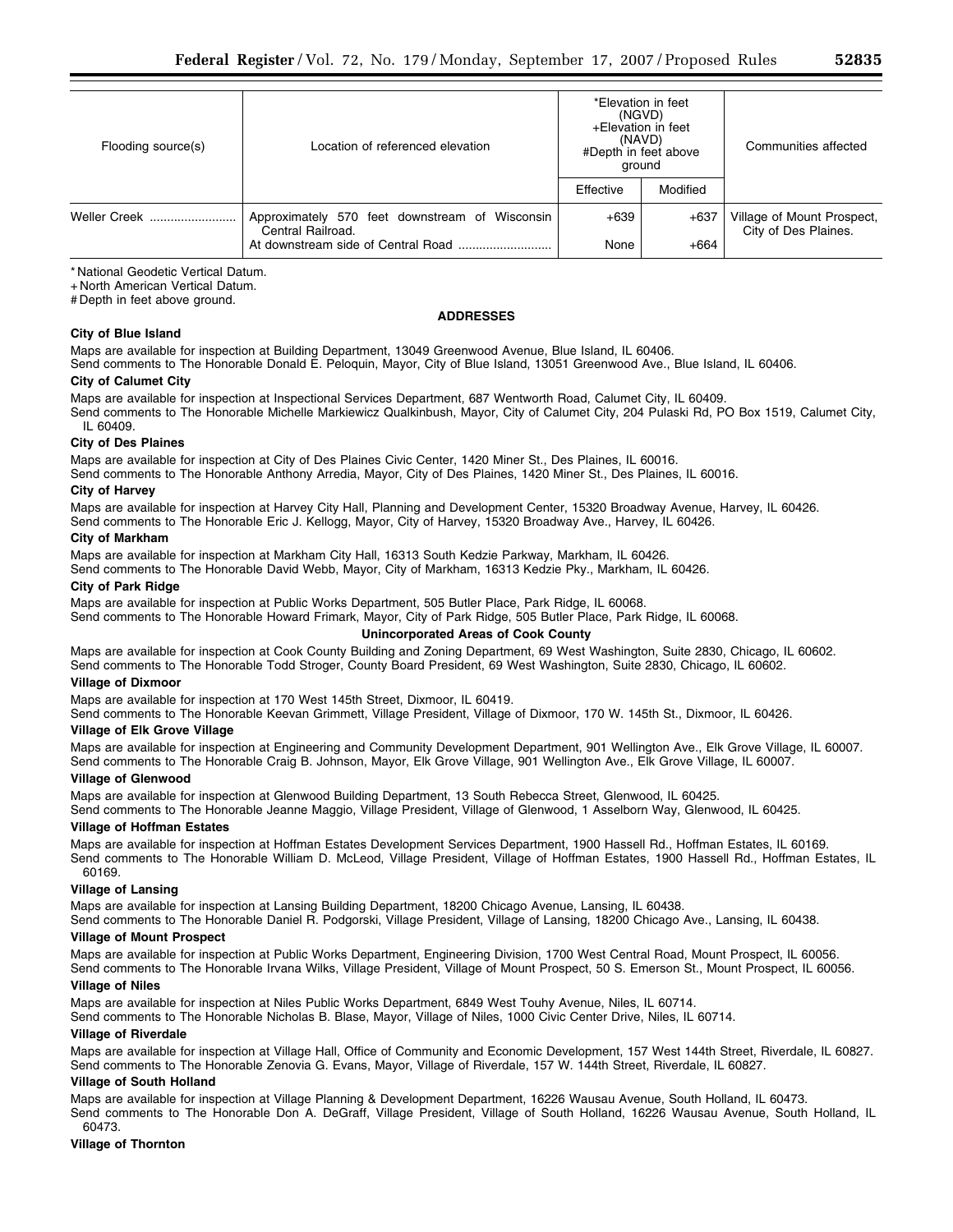| Flooding source(s)                                                                                                                                                                                                           | Location of referenced elevation                                                                                                                                          | *Elevation in feet<br>(NGVD)<br>+Elevation in feet<br>(NAVD)<br>#Depth in feet above<br>ground |                   | Communities affected            |
|------------------------------------------------------------------------------------------------------------------------------------------------------------------------------------------------------------------------------|---------------------------------------------------------------------------------------------------------------------------------------------------------------------------|------------------------------------------------------------------------------------------------|-------------------|---------------------------------|
|                                                                                                                                                                                                                              |                                                                                                                                                                           | Effective                                                                                      | Modified          |                                 |
| Maps are available for inspection at Village Hall, 115 E. Margaret St., Thornton, IL 60476.<br>Send comments to The Honorable Jack C. Swan, Village President, Village of Thornton, 115 E. Margaret St., Thornton, IL 60476. |                                                                                                                                                                           |                                                                                                |                   |                                 |
|                                                                                                                                                                                                                              | Lake County, Ohio, and Incorporated Areas                                                                                                                                 |                                                                                                |                   |                                 |
| Grand River/Lake Erie<br>Backwater                                                                                                                                                                                           | Village of Grand River north-eastern corporate limit<br>220 feet upstream of Fairport, Painesville, and East-<br>ern Railway.                                             | $+575$<br>$+575$                                                                               | $+576.$<br>$+576$ | Village of Grand River.         |
| Lake Erie                                                                                                                                                                                                                    | Entire Lake Erie coastline from the western City of<br>Eastlake corporate limits to eastern corporate limits.<br>Minor changes in floodplain boundaries.                  | +575                                                                                           | +576              | City of Eastlake.               |
|                                                                                                                                                                                                                              | Entire Lake Erie coastline from the western City of<br>Mentor corporate limits to eastern corporate limits.<br>Minor changes in floodplain boundaries.                    | $+575$                                                                                         | $+576$            | City of Mentor.                 |
|                                                                                                                                                                                                                              | Entire Lake Erie coastline from the western City of<br>Mentor-on-the-Lake corporate limits to eastern cor-<br>porate limits. Minor changes in floodplain bound-<br>aries. | $+575$                                                                                         | $+576$            | City of Mentor-On-The-<br>Lake. |
|                                                                                                                                                                                                                              | Entire Lake Erie coastline from the western Village of<br>Fairport Harbor corporate limits to eastern cor-<br>porate limits. Minor changes in floodplain bound-<br>aries. | $+579$                                                                                         | $+576$            | Village of Fairport Harbor.     |
|                                                                                                                                                                                                                              | Entire Lake Erie coastline from the western Village of<br>Lakeline corporate limits to eastern corporate limits.                                                          | None                                                                                           | $+576$            | Village of Lakeline.            |
|                                                                                                                                                                                                                              | Entire Lake Erie coastline from the western City of<br>Willoughby corporate limits to eastern corporate<br>limits.                                                        | $+575$                                                                                         | $+576$            | City of Willoughby.             |
|                                                                                                                                                                                                                              | Entire Lake Erie coastline from the western City of<br>Willowick corporate limits to eastern corporate lim-<br>its. Minor changes in floodplain boundaries.               | $+575$                                                                                         | $+576$            | City of Willowick.              |
|                                                                                                                                                                                                                              | Entire Lake Erie coastline from the western Village of<br>North Perry corporate limits to eastern corporate<br>limits. Minor changes in floodplain boundaries.            | $+580$                                                                                         | $+576$            | Village of North Perry.         |
|                                                                                                                                                                                                                              | Entire Lake Erie coastline from the western City of<br>Eastlake corporate limits to eastern corporate limits.<br>Minor changes in floodplain boundaries.                  | None                                                                                           | $+576$            | Village of Timberlake.          |

\* National Geodetic Vertical Datum.

+ North American Vertical Datum. # Depth in feet above ground.

#### **ADDRESSES**

#### **City of Eastlake**

Maps are available for inspection at 35150 Lakeshore Boulevard, Eastlake, OH 44095.

Send comments to The Honorable Ted Andrzejewski, Mayor, City of Eastlake, 35150 Lakeshore Boulevard, Eastlake, OH 44095. **City of Kirtland** 

Maps are available for inspection at 9301 Chillicothe Road, Kirtland, OH 44094.

Send comments to The Honorable Edward J. Podojil, Mayor, City of Kirtland, 9301 Chillicothe Road, Kirtland, OH 44094.

## **City of Mentor**

Maps are available for inspection at 8500 Civic Center Boulevard, Mentor, OH 44060.

Send comments to The Honorable Ray Kirchner, Mayor, 8500 Civic Center Boulevard, Mentor, OH 44060.

#### **City of Mentor-On-The-Lake**

Maps are available for inspection at 5860 Andrews Road, Mentor-on-the-Lake, OH 44060.

Send comments to The Honorable John M. Rogers, Mayor, 5860 Andrews Road, Mentor-on-the-Lake, OH 44060.

#### **City of Painesville**

Maps are available for inspection at 7 Richmond Street, PO Box 601, Painesville, OH 44077.

Send comments to Ms. Rita C. McMahon, City Manager, City of Painesville, 7 Richmond Street, PO Box 601, Painesville, OH 44077.

# **City of Wickliffe**

Maps are available for inspection at 28730 Ridge Road, Wickliffe, OH 44092.

Send comments to The Honorable Thomas W. Ruffner, Mayor, 28730 Ridge Road, Wickliffe, OH 44092.

#### **City of Willoughby**

Maps are available for inspection at 1 Public Square, Willoughby, OH 44094.

Send comments to The Honorable David E. Anderson, Mayor, City of Willoughby, 1 Public Square, Willoughby, OH 44094.

## **City of Willoughby Hills**

Maps are available for inspection at 35405 Chardon Road, Willoughby Hills, OH 44094.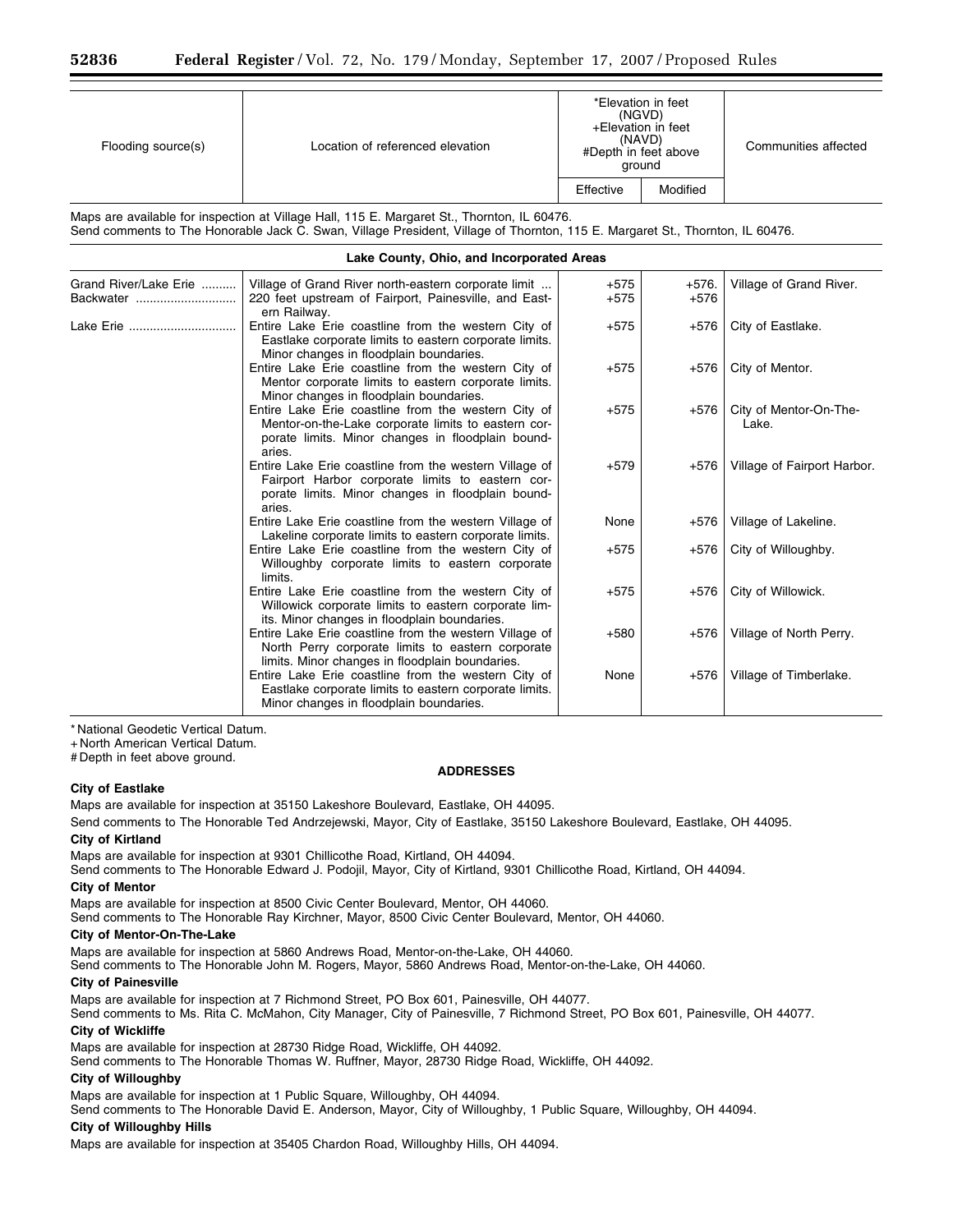| Flooding source(s) | Location of referenced elevation |           | *Elevation in feet<br>(NGVD)<br>+Elevation in feet<br>(NAVD)<br>#Depth in feet above<br>ground | Communities affected |
|--------------------|----------------------------------|-----------|------------------------------------------------------------------------------------------------|----------------------|
|                    |                                  | Effective | Modified                                                                                       |                      |

Send comments to The Honorable Kenneth Lorenz, Mayor, City of Willoughby Hills, 35405 Chardon Road, Willoughby Hills, OH 44094. **City of Willowick** 

Maps are available for inspection at 31230 Vine Street, Willowick, OH 44095.

Send comments to The Honorable Richard Bonde, Mayor, 30435 Lakeshore Boulevard, Willowick, OH 44095.

## **Unincorporated Areas of Lake County**

# Maps are available for inspection at 550 Blackbrook Road, Painesville, OH 44077.

Send comments to Mr. Daniel P. Troy, Lake County Commissioner, 105 Main Street, 4th Floor, PO Box 490, Painesville, OH 44077. **Village of Fairport Harbor** 

Maps are available for inspection at 220 Third Street, Fairport Harbor, OH 44077.

Send comments to The Honorable Frank J. Sarosy, Mayor, Village of Fairport Harbor, 220 Third Street, Fairport Harbor, OH 44077. **Village of Grand River** 

Maps are available for inspection at 205 Singer Avenue, PO Box 216, Grand River, OH 44045–0216.

Send comments to The Honorable Christopher W. Conley, Mayor, Village of Grand River, 205 Singer Avenue, PO Box 216, Grand River, OH 44045–0216.

## **Village of Lakeline**

Maps are available for inspection at 33512 Lake Shore Boulevard, Lakeline, OH 44095.

Send comments to The Honorable Mike Rayl, Mayor, Village of Lakeline, 33512 Lake Shore Boulevard, Lakeline, OH 44095.

## **Village of Madison**

Maps are available for inspection at 126 West Main Street, Madison, OH 44057.

Send comments to The Honorable Michael Evangelifta, Mayor, Village of Madison, 126 West Main Street, Madison, OH 44057.

## **Village of North Perry**

Maps are available for inspection at 4449 Lockwood Road, North Perry, OH 44081.

Send comments to The Honorable Michael Zinn, Mayor, Village of North Perry, 4449 Lockwood Road, North Perry, OH 44081.

## **Village of Perry**

Maps are available for inspection at 3758 Center Road, PO Box 100, Perry, OH 44081.

Send comments to The Honorable Laurence Logan, Mayor, Village of Perry, 3758 Center Road, PO Box 100, Perry, OH 44081.

## **Village of Timberlake**

Maps are available for inspection at 11 East Shore Boulevard, Timberlake, OH 44095.

Send comments to The Honorable John P. Roskos, Mayor, Village of Timberlake, 11 East Shore Boulevard, Timberlake, OH 44095.

## **Village of Waite Hill**

Maps are available for inspection at 7215 Eagle Road, Waite Hill, OH 44094.

Send comments to The Honorable Arthur D. Baldwin II, Mayor, Village of Waite Hill, 7215 Eagle Road, Waite Hill, OH 44094.

## **Erie County, Ohio, and Incorporated Areas**

| Boos Ditch  |                                                                                                                                                                                                 | $+576$ | +577   | Unincorporated Areas of<br>Erie County. |
|-------------|-------------------------------------------------------------------------------------------------------------------------------------------------------------------------------------------------|--------|--------|-----------------------------------------|
|             |                                                                                                                                                                                                 | $+576$ | $+577$ |                                         |
| Hahn Creek  |                                                                                                                                                                                                 | $+576$ | $+577$ | City of Huron.                          |
|             |                                                                                                                                                                                                 | $+576$ | $+577$ |                                         |
| Huron River |                                                                                                                                                                                                 | $+576$ | $+577$ | City of Huron.                          |
|             | Approximately 3,700 feet upstream of Norfolk South-<br>ern Corporation Railroad.                                                                                                                | $+576$ | $+577$ |                                         |
| Lake Erie   | Entire Lake Erie coastline from the western City of<br>Huron corporate limits to eastern corporate limits.<br>Spans multiple Lake Erie reaches. Minor changes<br>in floodplain boundaries.      | $+576$ | +577   | City of Huron.                          |
|             | Entire Lake Erie coastline from the western City of<br>Huron corporate limits to eastern corporate limits.<br>Spans multiple Lake Erie reaches. Minor changes<br>in floodplain boundaries.      | $+586$ | $+577$ |                                         |
|             | Entire Lake Erie coastline from the western City of<br>Huron corporate limits to eastern corporate limits.<br>Spans multiple Lake Erie reaches. Minor changes<br>in floodplain boundaries.      | $+591$ | $+577$ |                                         |
|             | Entire Lake Erie coastline from the western City of<br>Huron corporate limits to eastern corporate limits.<br>Spans multiple Lake Erie reaches. Minor changes<br>in floodplain boundaries.      | $+591$ | $+577$ |                                         |
|             | Entire Lake Erie coastline from the western City of<br>Sandusky corporate limits to eastern corporate lim-<br>its. Spans multiple Lake Erie reaches. Minor<br>changes in floodplain boundaries. | $+576$ | $+577$ | City of Sandusky.                       |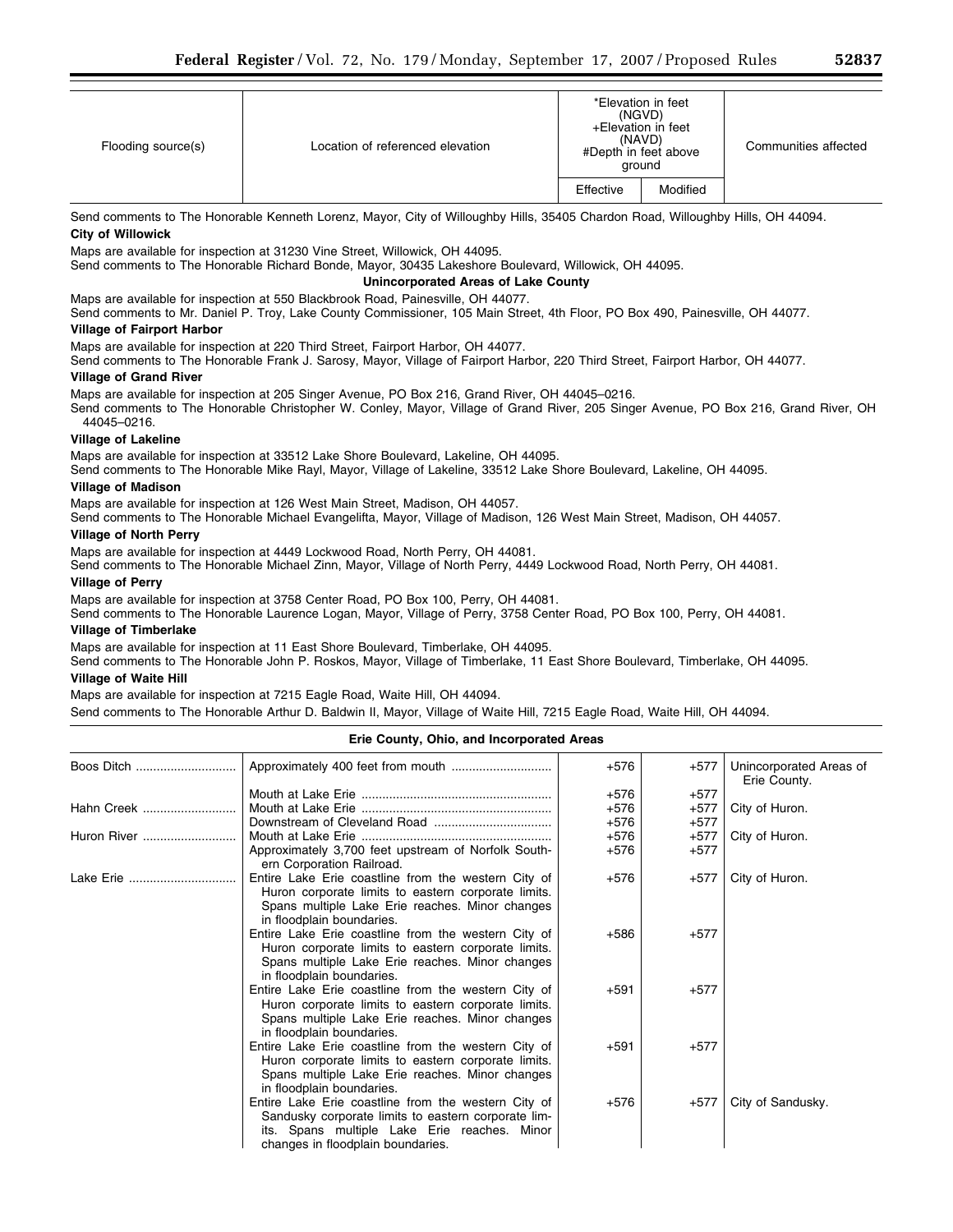| Flooding source(s) | Location of referenced elevation                                                                                                                                  | *Elevation in feet<br>(NGVD)<br>+Elevation in feet<br>(NAVD)<br>#Depth in feet above<br>ground |          | Communities affected                    |
|--------------------|-------------------------------------------------------------------------------------------------------------------------------------------------------------------|------------------------------------------------------------------------------------------------|----------|-----------------------------------------|
|                    |                                                                                                                                                                   | Effective                                                                                      | Modified |                                         |
|                    | Entire Lake Erie coastline from the western Village of<br>Kelleys Island corporate limits to eastern corporate<br>limits. Minor changes in floodplain boundaries. | $+577$                                                                                         | +578     | Village of Kelleys Island.              |
|                    | Entire Lake Erie coastline within Erie County. Spans<br>multiple Lake Erie reaches. Minor changes in flood-<br>plain boundaries.                                  | $+576$                                                                                         | $+577$   | Unincorporated Areas of<br>Erie County. |
|                    | Entire Lake Erie coastline within Erie County. Spans<br>multiple Lake Erie reaches. Minor changes in flood-<br>plain boundaries.                                  | $+576$                                                                                         | $+577$   |                                         |
| Mudbrook Creek     |                                                                                                                                                                   | $+576$                                                                                         | $+577$   | City of Huron.                          |
|                    |                                                                                                                                                                   | $+576$                                                                                         | $+577$   |                                         |
| Plum Creek         |                                                                                                                                                                   | $+576$                                                                                         | $+577$   | Unincorporated Areas of<br>Erie County. |
|                    |                                                                                                                                                                   | $+576$                                                                                         | $+577$   |                                         |
| Sawmill Creek      | Approximately 1,900 feet upstream from mouth                                                                                                                      | $+576$                                                                                         | $+577$   | Unincorporated Areas of<br>Erie County. |
|                    |                                                                                                                                                                   | $+576$                                                                                         | $+577$   |                                         |

#### **City of Huron**

Maps are available for inspection at Huron Township Station, 1820 Bogart Road, Huron, OH 48839.

Send comments to Mr. Andrew D. White, City Manager, City of Huron, 417 Main Street, PO Box 468, Huron, OH 44839.

### **City of Sandusky**

Maps are available for inspection at 222 Meigs Street, Sandusky, OH 44870.

Send comments to Mr. Don Miears, Interim City Manager, City of Sandusky, 222 Meigs Street, Sandusky, OH 44870.

**Unincorporated Areas of Erie County** 

Maps are available for inspection at 2900 Columbus Avenue, Sandusky, OH 44870.

Send comments to Mr. Alex MacNicol, Erie County Regional Planning Office, 2900 Columbus Avenue, Sandusky, OH 44870. **Village of Bay View** 

Maps are available for inspection at 304 East Bay View Drive, Sandusky, OH 44870.

Send comments to The Honorable Paul Snyder, Mayor, Village of Bay View, 304 E. Bay View Drive, Sandusky, OH 44870.

# **Village of Berlin Heights**

Maps are available for inspection at 8 West Main Street, Berlin Heights, OH 44814.

Send comments to The Honorable Kelly Moon, Mayor, 8 West Main Street, PO Box 30, Berlin Heights, OH 44814.

## **Village of Castalia**

Maps are available for inspection at 126 Main Street, Castalia, OH 44824.

Send comments to The Honorable Robert Wolfbrandt, Mayor, Village of Castalia, 126 Main Street, Castalia, OH 44824.

#### **Village of Kelleys Island**

Maps are available for inspection at Municipal Building of Kelleys Island, 121 Addison Street, Kelley Island, OH 43438.

Send comments to The Honorable Robert Quinn, Mayor, Village of Kelleys Island, 121 Addison Street, PO Box 469, Kelleys Island, OH 43438. **Village of Milan** 

Maps are available for inspection at 11 South Main Street, PO Box 1450, Milan, OH 44846.

Send comments to The Honorable Robert Bickley, Mayor, 11 South Main Street, PO Box 1450, Milan, OH 44846.

# **Lincoln County, South Dakota, and Incorporated Areas**

| Ninemile Creek  | Just downstream from 274th Street                                                     | None | $+1385$ | Town of Harrisburg.                        |
|-----------------|---------------------------------------------------------------------------------------|------|---------|--------------------------------------------|
| Ninemile Creek  |                                                                                       | None | $+1472$ | Town of Tea.                               |
|                 | Approximately 320 feet downstream from Kevin Drive                                    | None | $+1477$ |                                            |
|                 | Approximately 650 feet upstream from Ryan Drive                                       | None | $+1483$ |                                            |
| Ninemile Creek  |                                                                                       | None | $+1311$ | Unincorporated Areas of<br>Lincoln County. |
|                 | Just upstream from South Dakota Highway 115                                           | None | $+1411$ |                                            |
|                 |                                                                                       | None | $+1518$ |                                            |
| Tributary       | Approximately 2150 feet downstream from 475th Ave-<br>nue.                            | None | $+1391$ | Town of Harrisburg.                        |
|                 | Approximately 500 feet downstream from 475th Ave-<br>nue at the Corporate Limit line. | None | $+1400$ |                                            |
|                 |                                                                                       | None | $+1417$ |                                            |
|                 | Just upstream from the confluence with Ninemile<br>Creek.                             | None | $+1387$ | Unincorporated Areas of<br>Lincoln County. |
|                 | Approximately 2050 feet upstream from 273rd Street                                    | None | $+1425$ |                                            |
|                 |                                                                                       | None | +1466   |                                            |
| Schindler Creek | Just upstream from the confluence with Ninemile<br>Creek.                             | None | $+1267$ | Unincorporated Areas of<br>Lincoln County. |
|                 |                                                                                       | None | +1394   |                                            |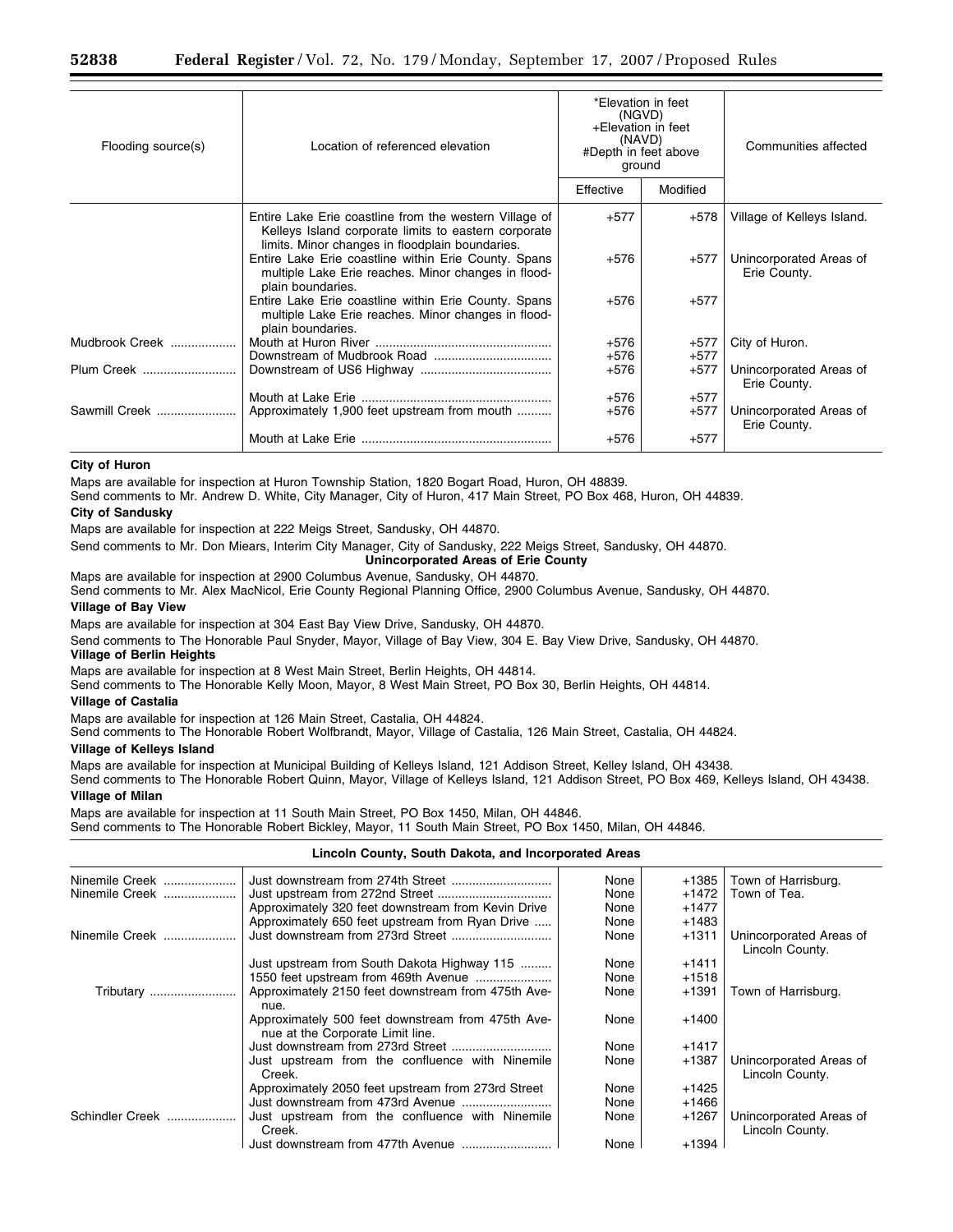| Flooding source(s) | Location of referenced elevation                                                                                                                         |                      | *Elevation in feet<br>(NGVD)<br>+Elevation in feet<br>(NAVD)<br>#Depth in feet above<br>ground | Communities affected                       |
|--------------------|----------------------------------------------------------------------------------------------------------------------------------------------------------|----------------------|------------------------------------------------------------------------------------------------|--------------------------------------------|
|                    |                                                                                                                                                          | Effective            | Modified                                                                                       |                                            |
| Spring Creek       | Approximately 1150 feet upstream from 271st Street<br>Just upstream from the confluence with Big Sioux<br>River.                                         | None<br>None         | +1452<br>$+1269$                                                                               | Unincorporated Areas of<br>Lincoln County. |
| Tributary          | Just downstream from South Dakota Highway 11<br>Approximately 950 feet upstream from Cliff Avenue<br>Just upstream from the confluence with Spring Creek | None<br>None<br>None | $+1368$<br>$+1461$<br>$+1346$                                                                  | Unincorporated Areas of<br>Lincoln County. |
|                    |                                                                                                                                                          | None<br>None         | $+1392$<br>$+1425$                                                                             |                                            |

\* National Geodetic Vertical Datum.

+ North American Vertical Datum.

# Depth in feet above ground.

# **ADDRESSES**

# **Town of Harrisburg**

Maps are available for inspection at P.O. BOX 26, Harrisburg, SD 57032.

Send comments to The Honorable Reed Ramstad, Mayor, Town of Harrisburg, P.O. BOX 26, Harrisburg, SD 57032. **Town of Tea** 

Maps are available for inspection at 600 East 1st Street, P.O. BOX 128, Tea, SD 57064.

Send comments to The Honorable John Lawler, Mayor, Town of Tea, P.O. BOX 128, Tea, SD 57064–0128.

# **Unincorporated Areas of Lincoln County**

Maps are available for inspection at 224 West Ninth Street, Sioux Falls, SD 57104. Send comments to Commissioner Michael Poppens, Commissioner, Lincoln County South Dakota, 100 East 5th Street, Canton, SD 57013.

| Washington County, Utah, and Incorporated Areas |                                                                                                           |                 |                    |                                                                      |
|-------------------------------------------------|-----------------------------------------------------------------------------------------------------------|-----------------|--------------------|----------------------------------------------------------------------|
| Ash Creek                                       | Just upstream of the confluence with Virgin River                                                         | None            | $+3001$            | City of Toquerville, City of<br>Laverkin.                            |
| Cottonwood Spring Wash                          | Approximately 2682 feet upstream of State Street<br>Just upstream of the confluence with Shoal Creek      | None<br>None    | $+3425$<br>$+5309$ | Unincorporated Areas of<br>Washington County, City<br>of Enterprise. |
| Cottowood Wash                                  | Approximately 16 feet downstream of SR-18<br>Just upstream of the confluence with Grapevine Pass<br>Wash. | None<br>None    | $+5369$<br>$+2681$ | City of Washington.                                                  |
| Coyote Wash                                     | Approximately 361 feet downstream of State Street<br>Approximately 105 feet upstream of Kayenta Dr        | None<br>None    | $+3086$<br>$+2976$ | Unincorporated Areas of<br>Washington County,<br>Town of Ivins.      |
|                                                 | Just upstream of the confluence with Santa Clara<br>River.                                                | None            | +3388              |                                                                      |
| Fort Pierce Wash                                |                                                                                                           | $+2615$         | $+2616$            | Unincorporated Areas of<br>Washington County, City<br>of St. George. |
|                                                 | Approximately 6.3 miles upstream of River Road                                                            | None            | $+2772$            |                                                                      |
| Gould Wash                                      | Just upstream of the confluence with Virgin River                                                         | None            | $+2898$            | Unincorporated Areas of<br>Washington County, City<br>of Hurricane.  |
|                                                 | Approximately 2024 feet upstream of 180 West Street                                                       | None            | $+3290$            |                                                                      |
| Grapevine Pass Wash                             | Just upstream of the confluence with Virgin River                                                         | None            | $+2641$            | City of Washington.                                                  |
|                                                 | Approximately 3165 feet downstream of I-15                                                                | None            | $+2962$            |                                                                      |
| Kayenta Wash                                    | Just upstream of the confluence with Santa Clara<br>River.                                                | None            | $+2962$            | Unincorporated Areas of<br>Washington County,<br>Town of Ivins.      |
|                                                 | Approximately 21 feet downstream of Taviawk Drive                                                         | None            | $+3237$            |                                                                      |
| Lava Flow Wash                                  | Just upstream of the confluence with Tuacahn Wash                                                         | None            | $+2848$<br>$+2918$ | City of Santa Clara.                                                 |
| Middleton Wash                                  | Approximately 1100 feet upstream of Rachel Dr<br>Just upstream of the confluence with Virgin River        | None<br>$+2578$ | $+2583$            | City of St. George.                                                  |
|                                                 | Approximately 3155 feet upstream of I-15                                                                  | $+2893$         | $+2910$            |                                                                      |
| Mill Creek                                      | Just upstream of the confluence with Virgin River                                                         | None            | $+2629$            | City of Washington, City of<br>St. George.                           |
|                                                 | Approximately 3622 feet upstream of Buena Vista<br>Boulevard.                                             | None            | $+2866$            |                                                                      |
| North Fork Virgin River                         | Just upstream of the confluence with East Fork Virgin<br>River.                                           | None            | $+3774$            | Town of Springdale.                                                  |
|                                                 | Approximately 3.75 miles upstream of the confluence<br>with East Fork Virgin River.                       | None            | $+3921$            |                                                                      |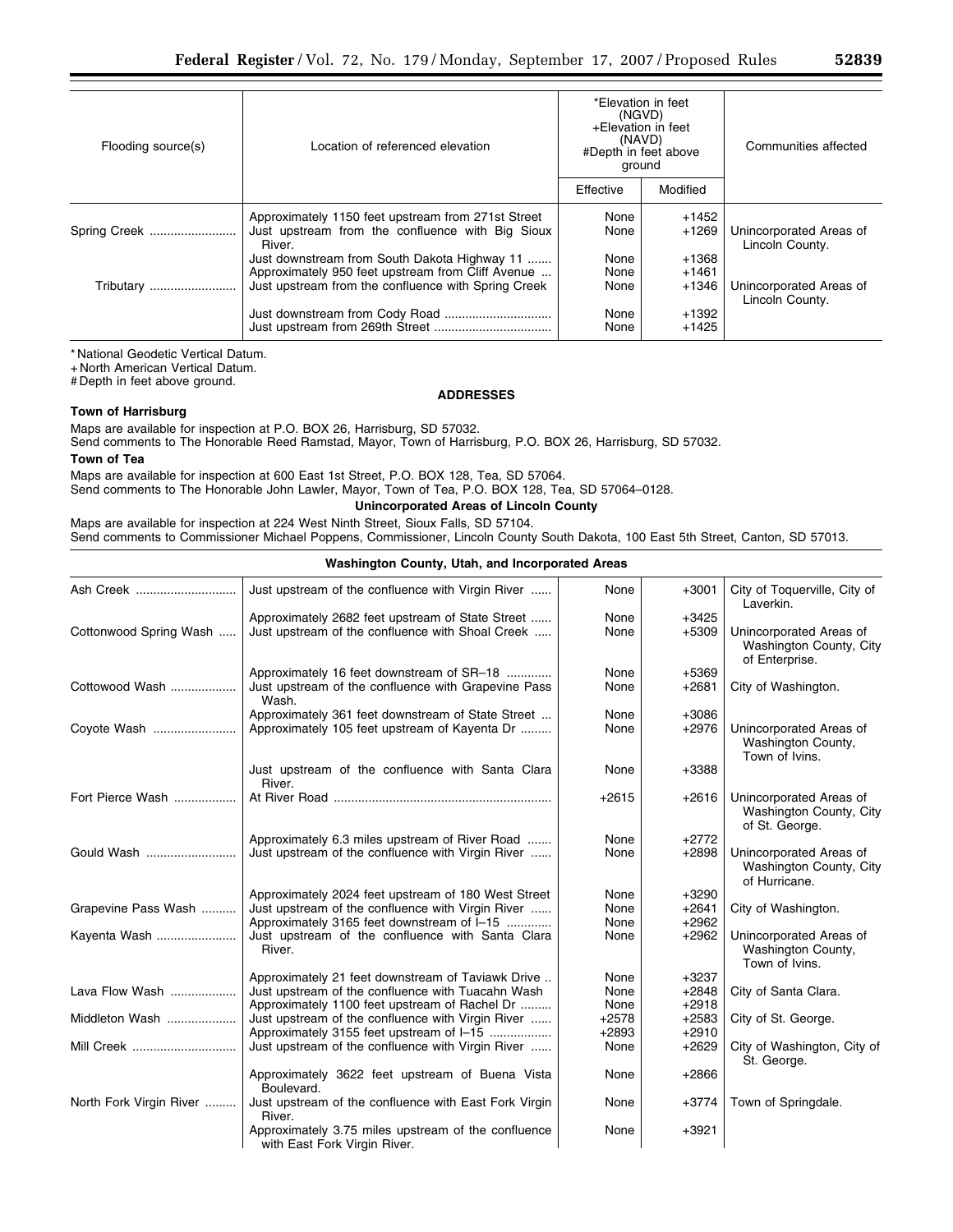| Flooding source(s)                      | Location of referenced elevation                                                                              | *Elevation in feet<br>(NGVD)<br>+Elevation in feet<br>(NAVD)<br>#Depth in feet above<br>ground |                    | Communities affected                                                                         |
|-----------------------------------------|---------------------------------------------------------------------------------------------------------------|------------------------------------------------------------------------------------------------|--------------------|----------------------------------------------------------------------------------------------|
|                                         |                                                                                                               | Effective                                                                                      | Modified           |                                                                                              |
| Sand Hollow Wash                        |                                                                                                               | $+2689$                                                                                        | $+2690$            | City of Santa Clara, City of<br>St. George.                                                  |
|                                         | Approximately 2449 feet upstream of Tuacahn Park-                                                             | None                                                                                           | $+2956$            |                                                                                              |
| Santa Clara River                       | way.<br>Just upstream of the confluence with Virgin River                                                     | $+2543$                                                                                        | $+2538$            | Unincorporated Areas of<br>Washington County, City<br>of Santa Clara, City of<br>St. George. |
|                                         | Approximately 1.2 miles upstream of Summerwood<br>Circle.                                                     | $+2788$                                                                                        | $+2785$            |                                                                                              |
| Shoal Creek                             | Approximately 2893 feet upstream of Center Street                                                             | None                                                                                           | $+5308$            | Unincorporated Areas of<br>Washington County, City<br>of Enterprise.                         |
| Spring Creek                            | Approximately 1838 feet downstream of Center Street<br>Just upstream of the confluence with Shoal Creek       | None<br>None                                                                                   | $+5321$<br>$+5321$ | Unincorporated Areas of<br>Washington County, City<br>of Enterprise.                         |
| Tuacahn Wash                            | Approximately 2314 feet upstream 100 S ST<br>Approximately 492 feet downstream of Little League<br>Drive.     | None<br>None                                                                                   | $+5346$<br>$+2782$ | City of Santa Clara, Town<br>of Ivins.                                                       |
| Unnamed Wash 1 to Cotton-<br>wood Wash. | Approximately 1765 feet upstream of Tuacahn Drive<br>Just upstream of the confluence with Cottonwood<br>Wash. | None<br>None                                                                                   | $+3078$<br>$+2930$ | City of Washington.                                                                          |
| Virgin River                            | Approximately 3303 feet dowstream of confluence<br>with Big Valley Wash.                                      | None<br>None                                                                                   | $+3074$<br>$+2467$ | Unincorporated Areas of<br>Washington County, City<br>of St. George, City of<br>Washington.  |
|                                         | Approximately 1.78 miles upstream of the confluence<br>with Grapevine Pass Wash.                              | None                                                                                           | $+2664$            |                                                                                              |

**ADDRESSES** 

\* National Geodetic Vertical Datum.

# Depth in feet above ground.

+ North American Vertical Datum.

## **City of Enterprise**

Maps are available for inspection at 375 S 300 E, Enterprise, UT 84725. Send comments to S. Lee Bracken, Mayor, PO Box 340, Enterprise, UT 84725.

## **City of Hurricane**

Maps are available for inspection at 147 N 870 W, Hurricane, UT 84737

Send comments to Tom Hirschi, Mayor, 147 North 870 West, Hurricane, UT 84737.

# **City of Laverkin**

Maps are available for inspection at 435 N Main, Laverkin, UT 84745. Send comments to Doug Gubler, PW Director, 435 North Main, Laverkin, UT 84745.

#### **City of Santa Clara**

Maps are available for inspection at 2721 Santa Clara Dr, Santa Clara, UT 84765. Send comments to Dennis Drake, Mayor, 2721 Santa Clara Drive, Santa Clara, UT 84765.

#### **City of St. George**

Maps are available for inspection at 175 E 200 N, St George, UT 84770. Send comments to Dave Demas, City Engineer, 175 East 200 North, St. George, UT 84770.

#### **City of Toquerville**

Maps are available for inspection at 212 Toquer Blvd, Toquerville, UT 84774. Send comments to Ken Powell, Mayor, P.O. Box 27, Toquerville, UT 84774.

#### **City of Washington**

Maps are available for inspection at 111 N 100 E, Washington, UT 84780. Send comments to Terrill Clove, Mayor, 111 North 100 East, Washington, UT 84780.

## **Town of Ivins**

Maps are available for inspection at 55 N Main, Ivins, UT 84738. Send comments to Chuck Gillette, City Engineer, 55 North Main, Ivins, UT 84738.

#### **Town of Springdale**

Maps are available for inspection at 197 E Tabernacle St, St George, UT 84770. Send comments to Rick Wixom, Town Manager, P.O. Box 187, Springdale, UT 84767.